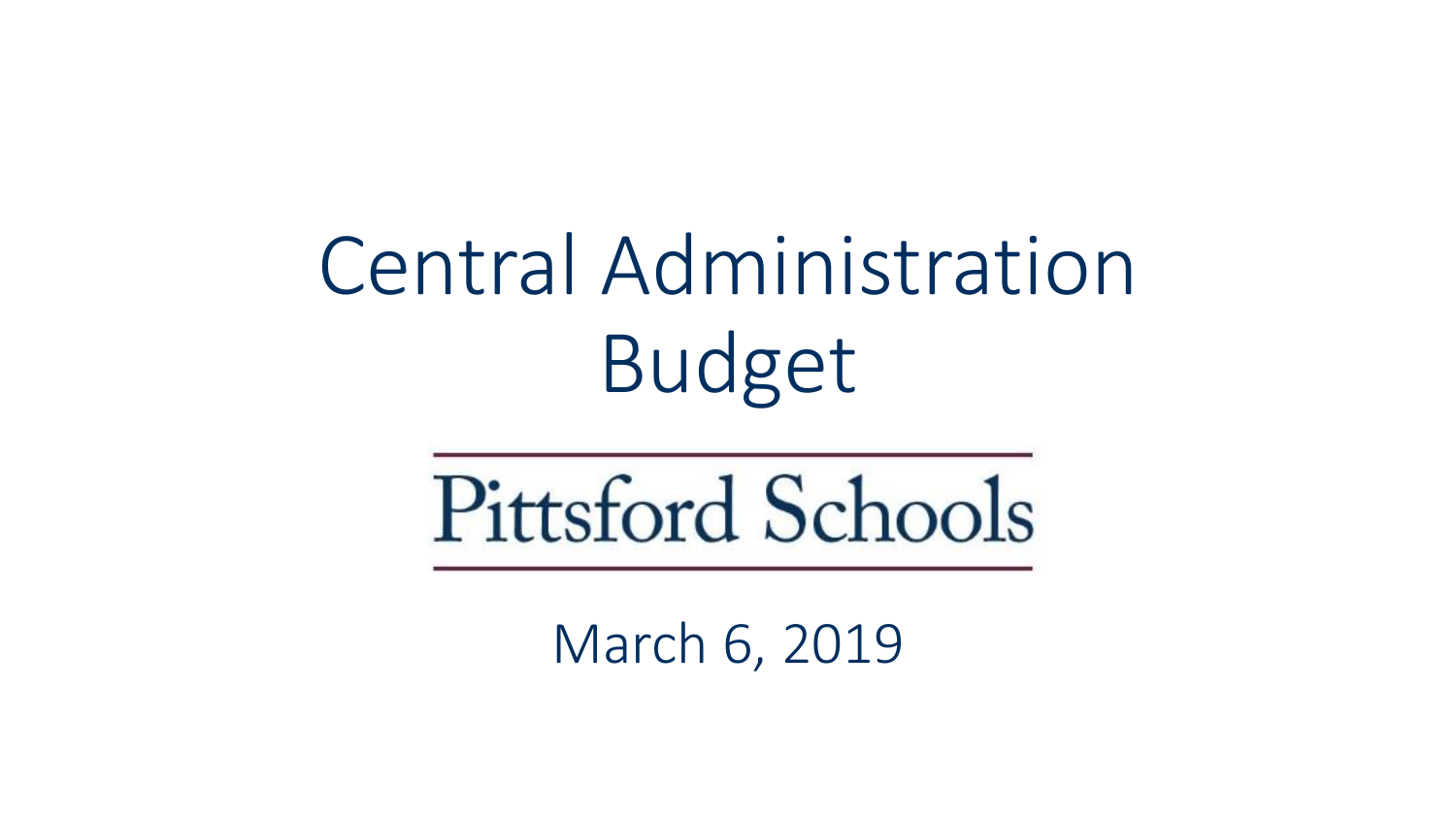#### **Develop a Student based budget focused on:**

- Implementation of rigorous, engaging and authentic curriculum, instruction, assessments and resources that maintain excellence while supporting responsive and relevant offerings
- Providing experiences, both curricular and extracurricular, that support the varied interests and abilities of the whole child
- Inclusive Practices
- Social Emotional Learning supports
- Mental Health supports
- Safe school environment and safe facilities
- Recruiting a diverse candidate pool
- Hiring and Retaining employees of the highest quality including substitutes

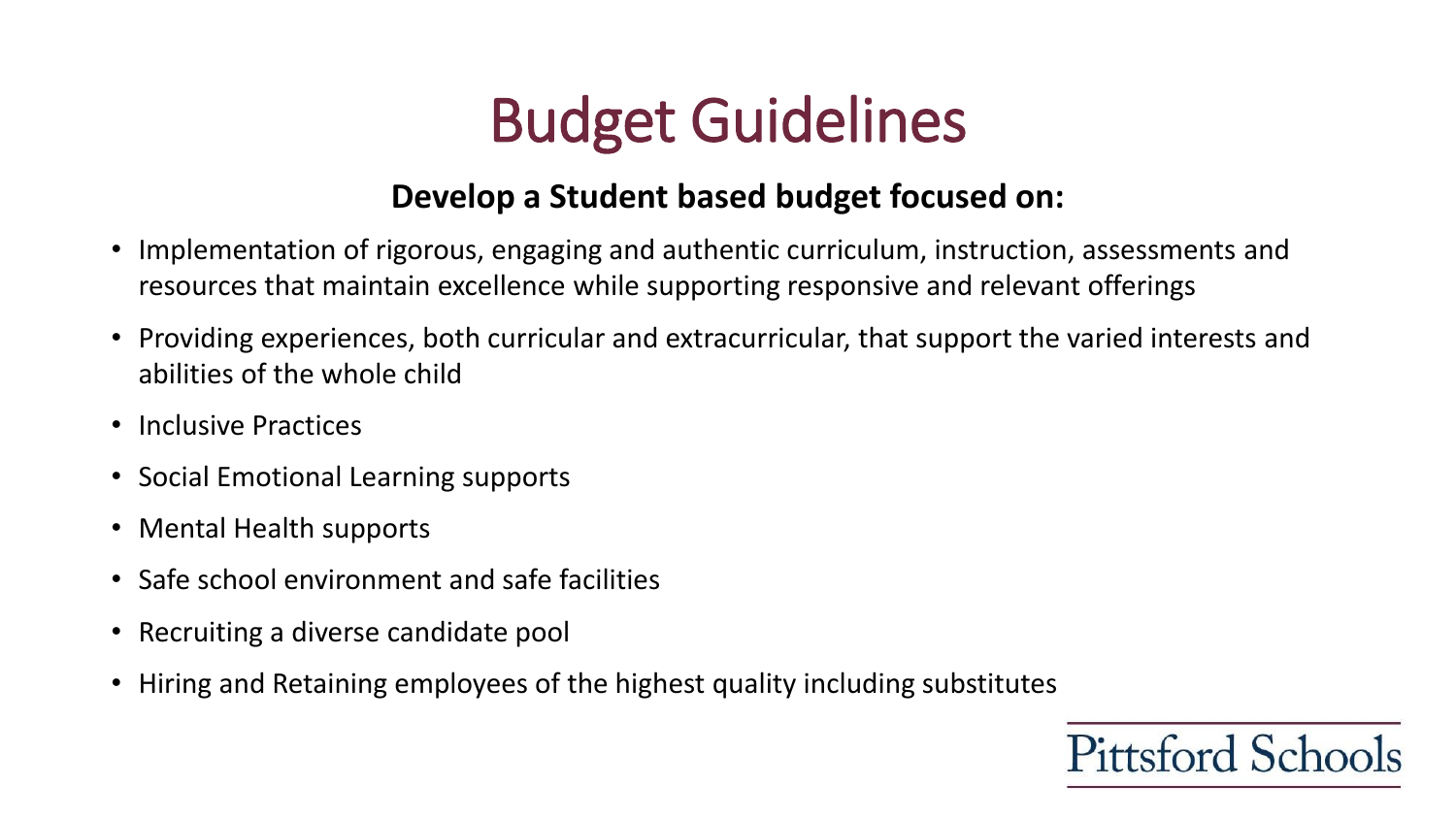#### **Provide High Quality Professional Development focused on:**

- PCSD Mission, Vision and Values
- Curriculum, assessment and instructional practices
- Equity and Inclusion
- Professional Learning Communities
- Social and Emotional learning
- Continuous improvement for instructional and non-instructional staff members

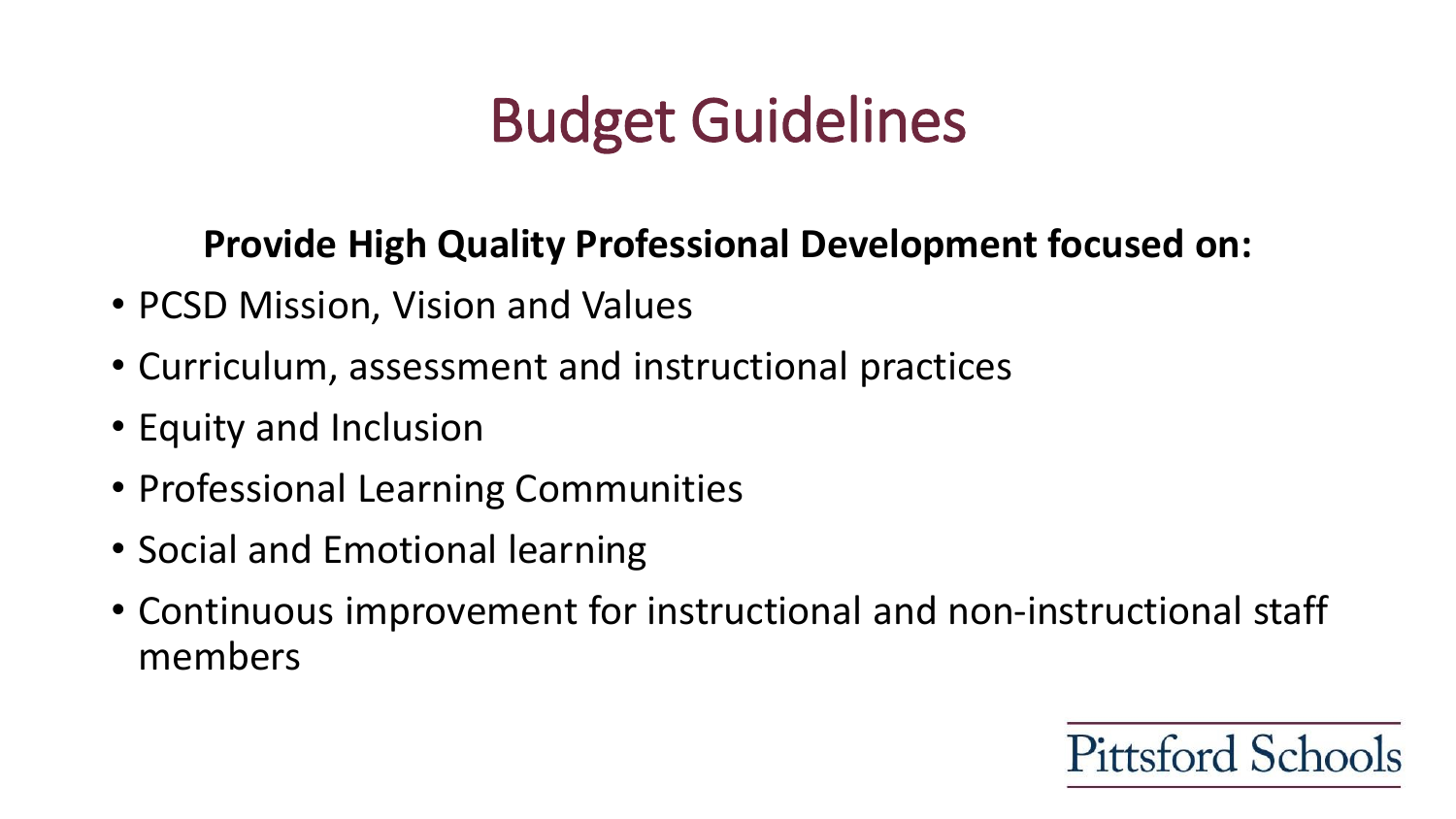**Balance the investment in education with sensitivity to limited community resources by:** 

- Seeking new sources of revenue
- Balancing community expectations for services and programs, with the need to be cognizant of changes in property values, income levels, new state/federal tax laws and other economic uncertainties
- Seeking cost efficiencies to further address the costly impact of under-funded and unfunded mandates

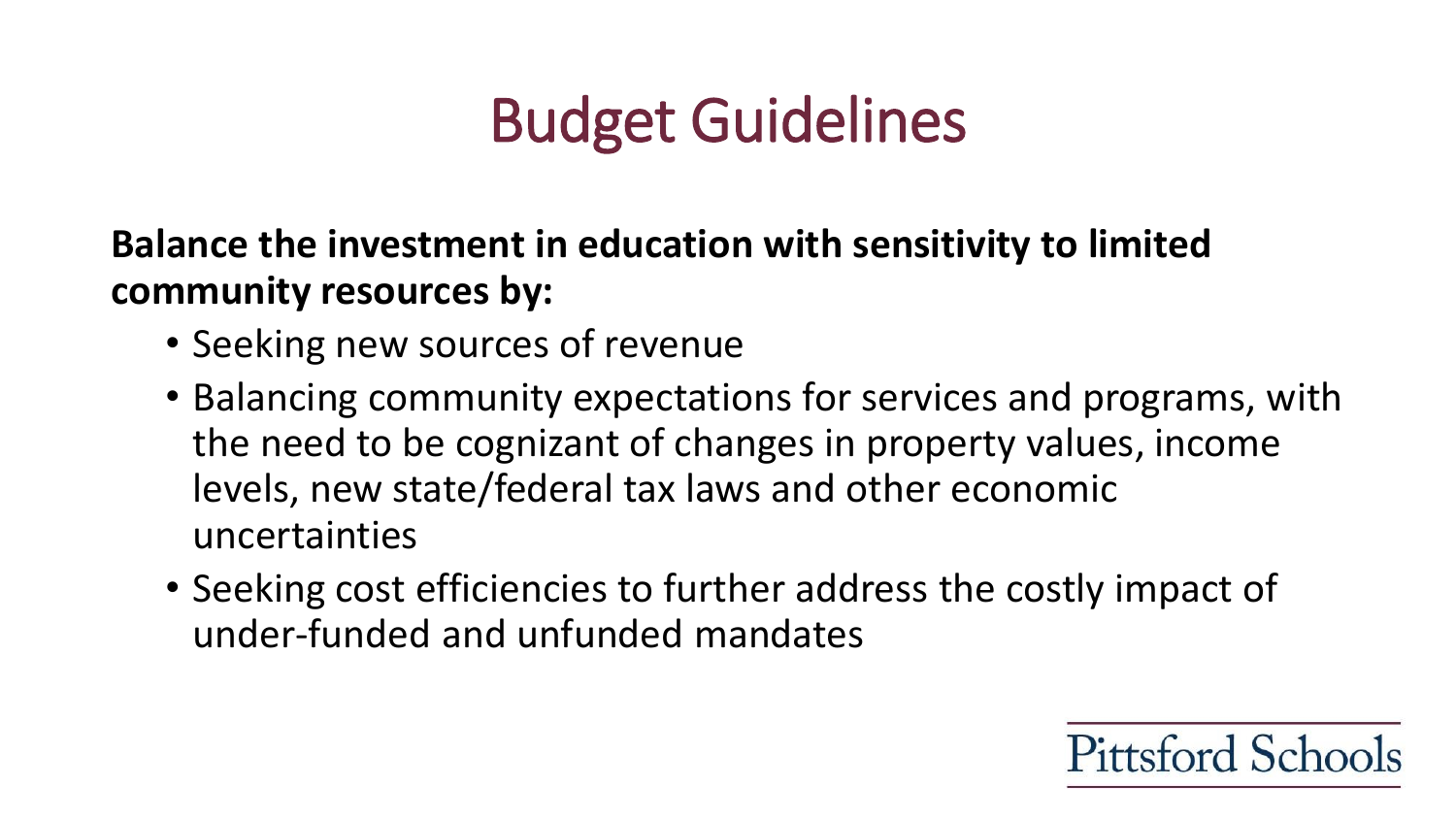#### **Maintain fiscal stability now and into the future through:**

- Financially prudent and sustainable reserve accounts
- Partnerships, Shared Services, Audits
- Protecting and maintaining our Aa1 bond rating
- Protecting the community's investment in facilities and infrastructure
- Advocacy with legislators relative to appropriate levels of funding

#### **Meet legal mandates and contractual obligations**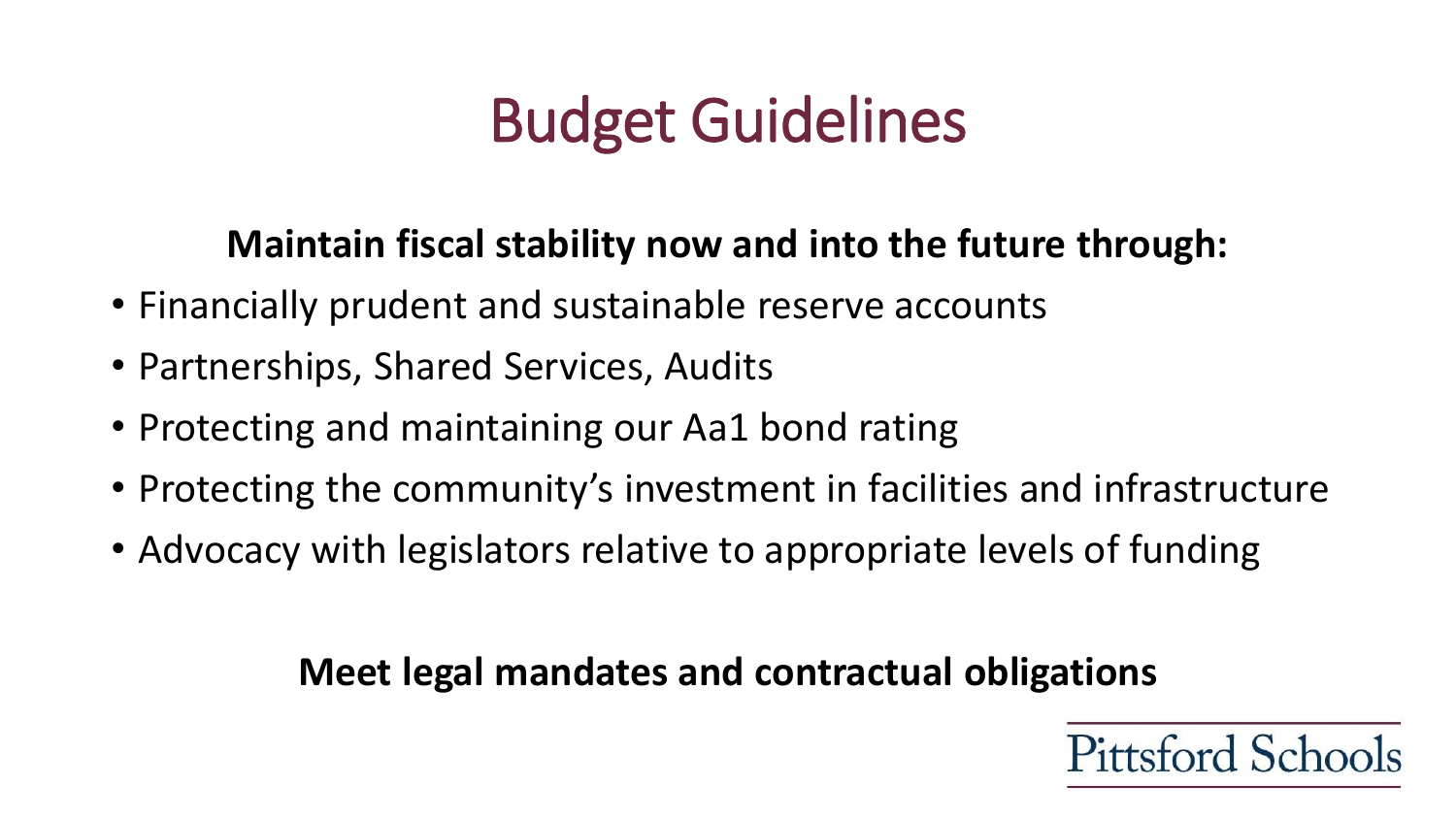#### Central Administration

Board of Education

Superintendent's Office

Personnel Services (Human Resources)

Public Information (Communications Office)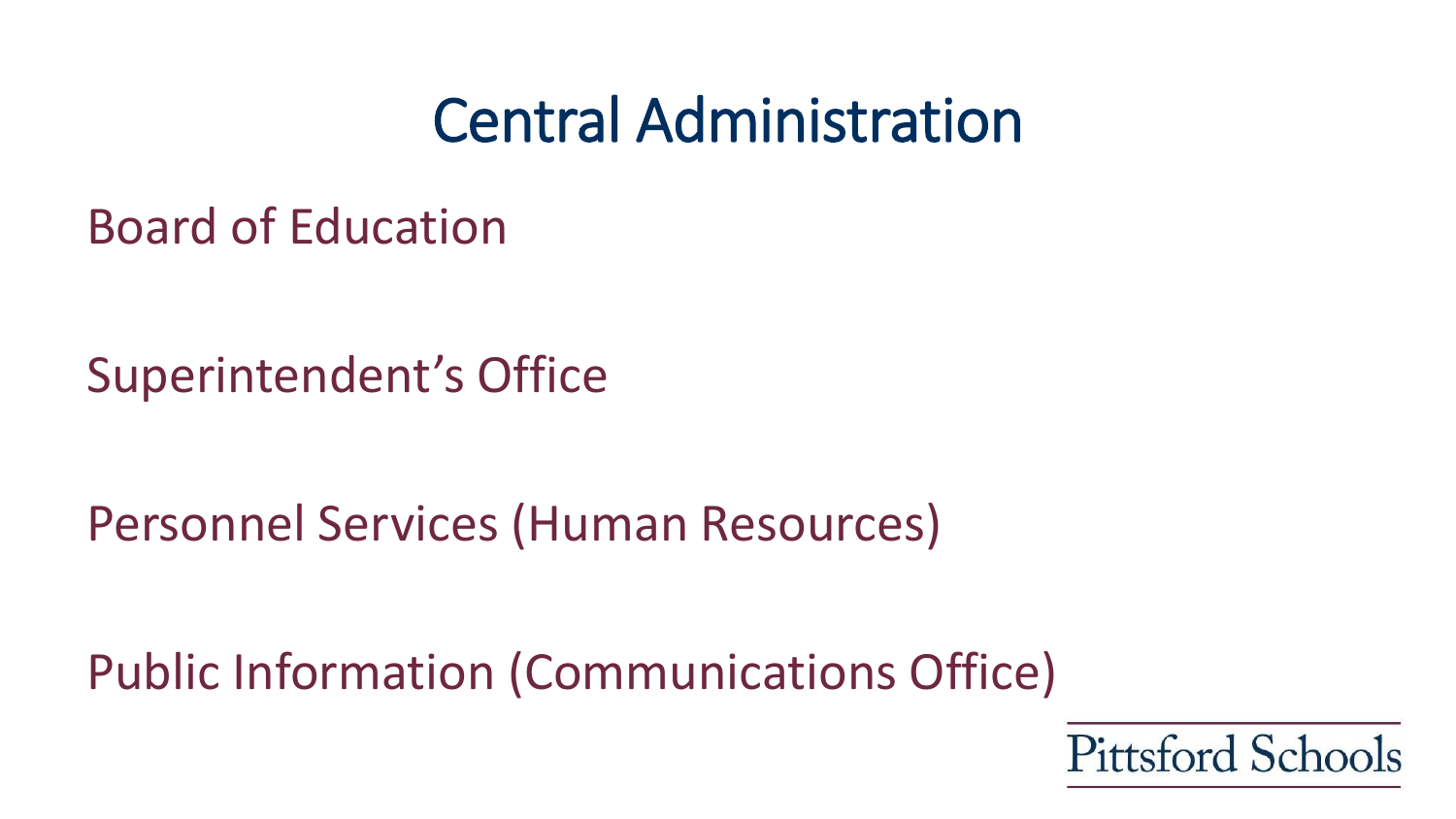#### Central Administration

- In Total Comprises
	- Board of Education
	- Chief Officer's Office (Superintendent)
	- Human Resources
	- Public Information
- Represents 0.73% of Total District Budget



■ Total Budget ■ Central Administration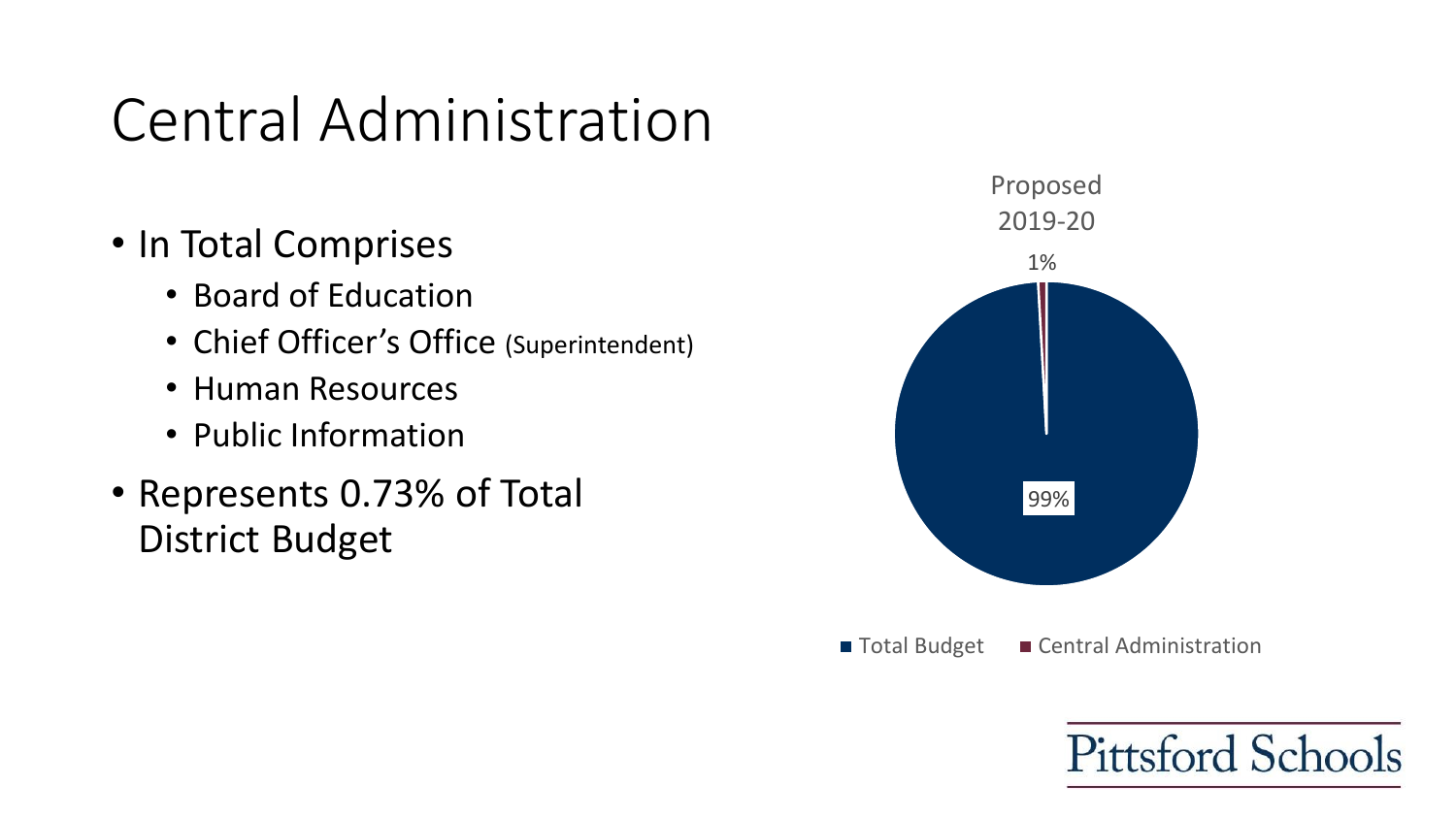### Central Administration Budget

- Central Admin in recent years has undergone some restructuring and changes to address:
	- Board of Education goals and initiatives
	- NYS & Federal Mandates
	- Classification of expenses to maximize State Aid Revenue
	- Budget to Budget Increase \$27,498 2.33%
	- Six year average annual increase of 5.5%



Total Central Admin Budget Trend

■ Board of Education Total ■ Superintendent Total ■ Personnel Serv Total ■ Public Info Serv Total

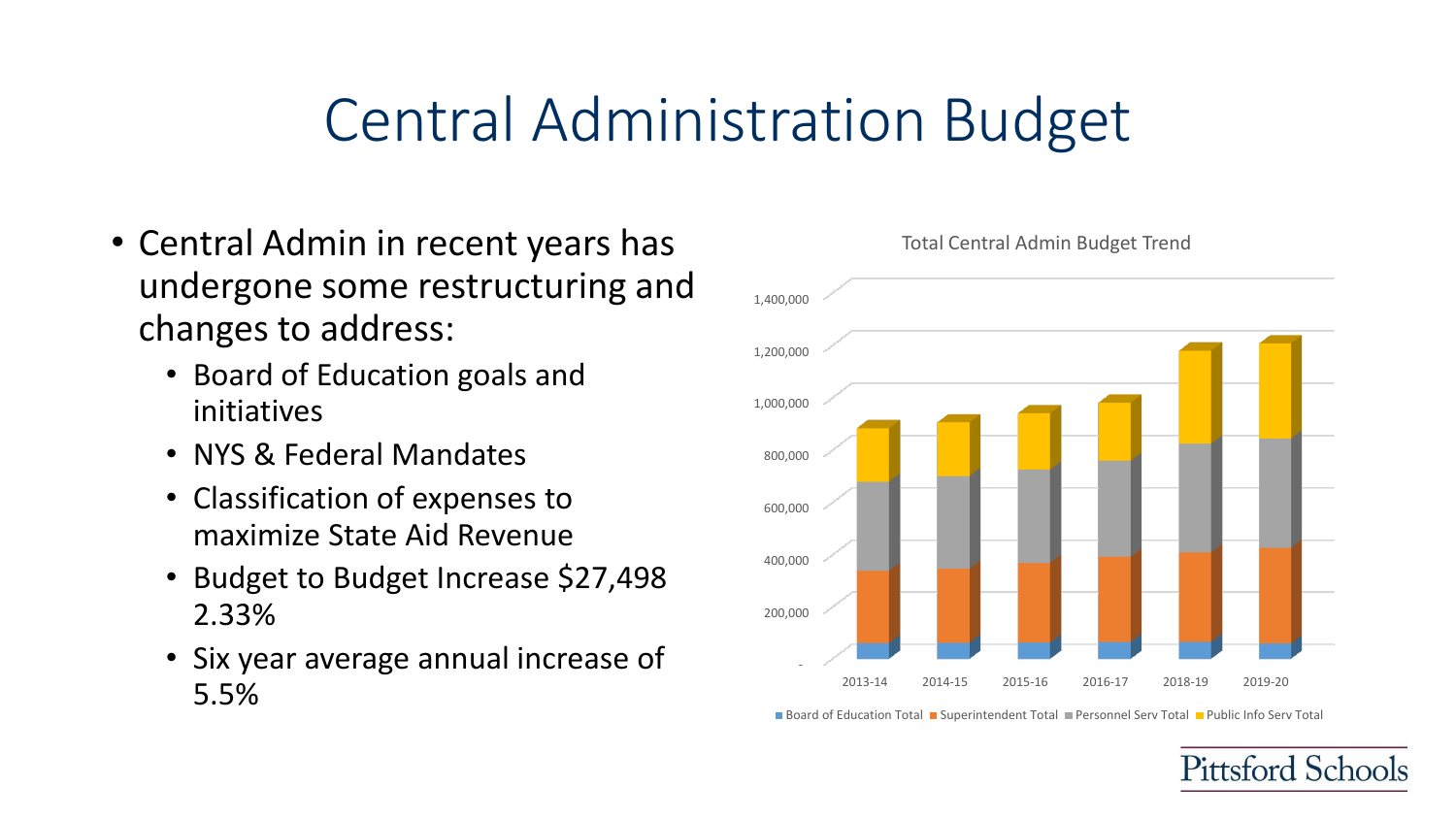### Central Administration Budget

- Central Admin in recent years has undergone some restructuring and changes to address:
	- Board of Education goals and initiatives
	- NYS & Federal Mandates
	- Classification of expenses to maximize State Aid Revenue
	- Budget to Budget Increase \$27,498 2.33%
	- Six year average annual increase of 5.5%



Total Central Admin Budget Trend

■ Board of Education Total ■ Superintendent Total ■ Personnel Serv Total ■ Public Info Serv Total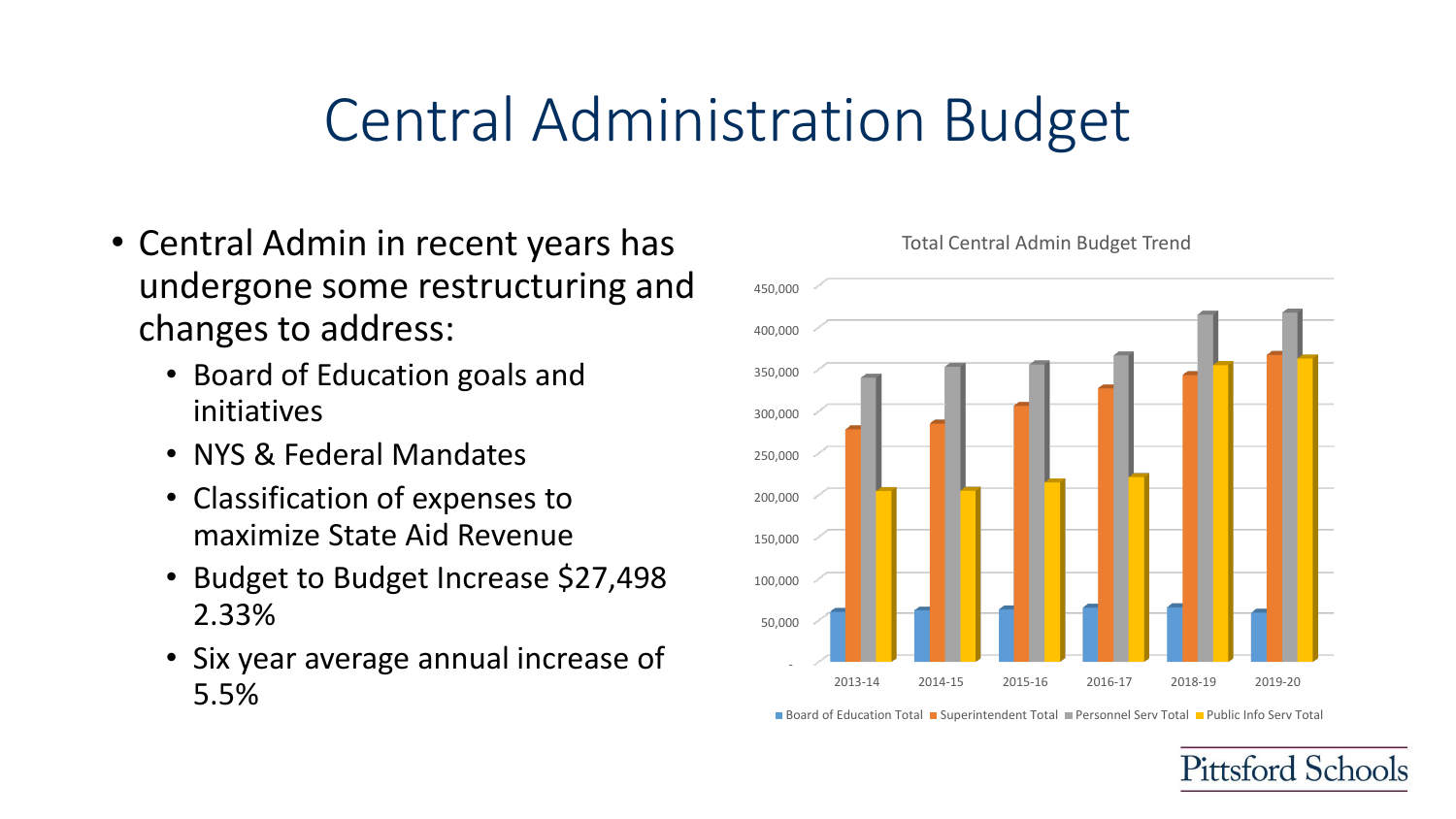# Board of Education & Central Administration

- Comprised of
	- Board of Education
		- Board Activities
		- Annual Meeting
		- Board Clerk
		- District Legal Representation
	- Superintendent's Office
	- Human Resources Office
	- Public Information & Communications
- Percent of Total Spending
	- Pittsford 0.73%
	- County Average 0.91%
- Spending Per Pupil
	- Pittsford \$145
	- County Average \$173
- Ranked  $7<sup>th</sup>$  lowest out of 17 schools



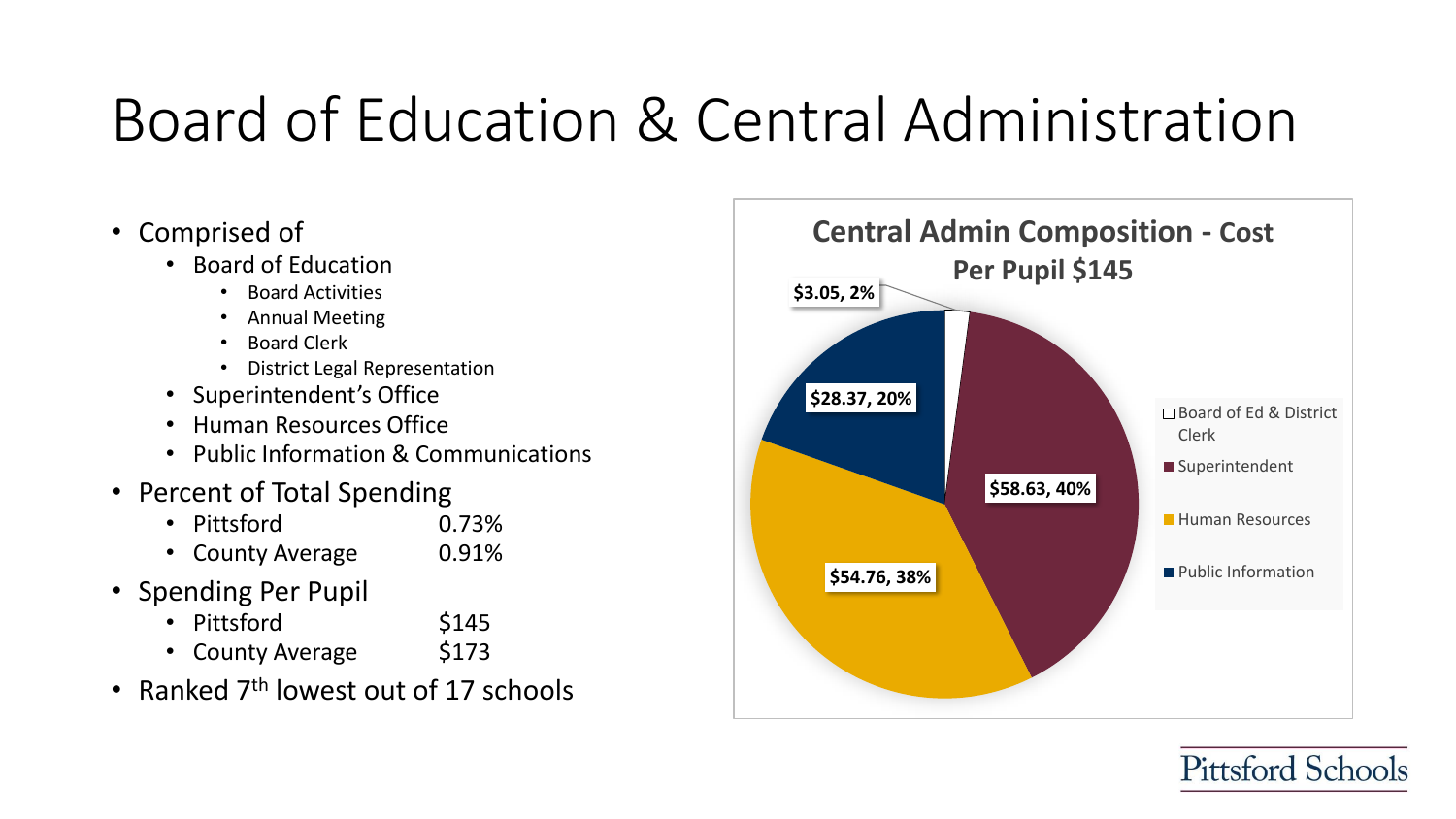#### Central Administration Budget to Budget

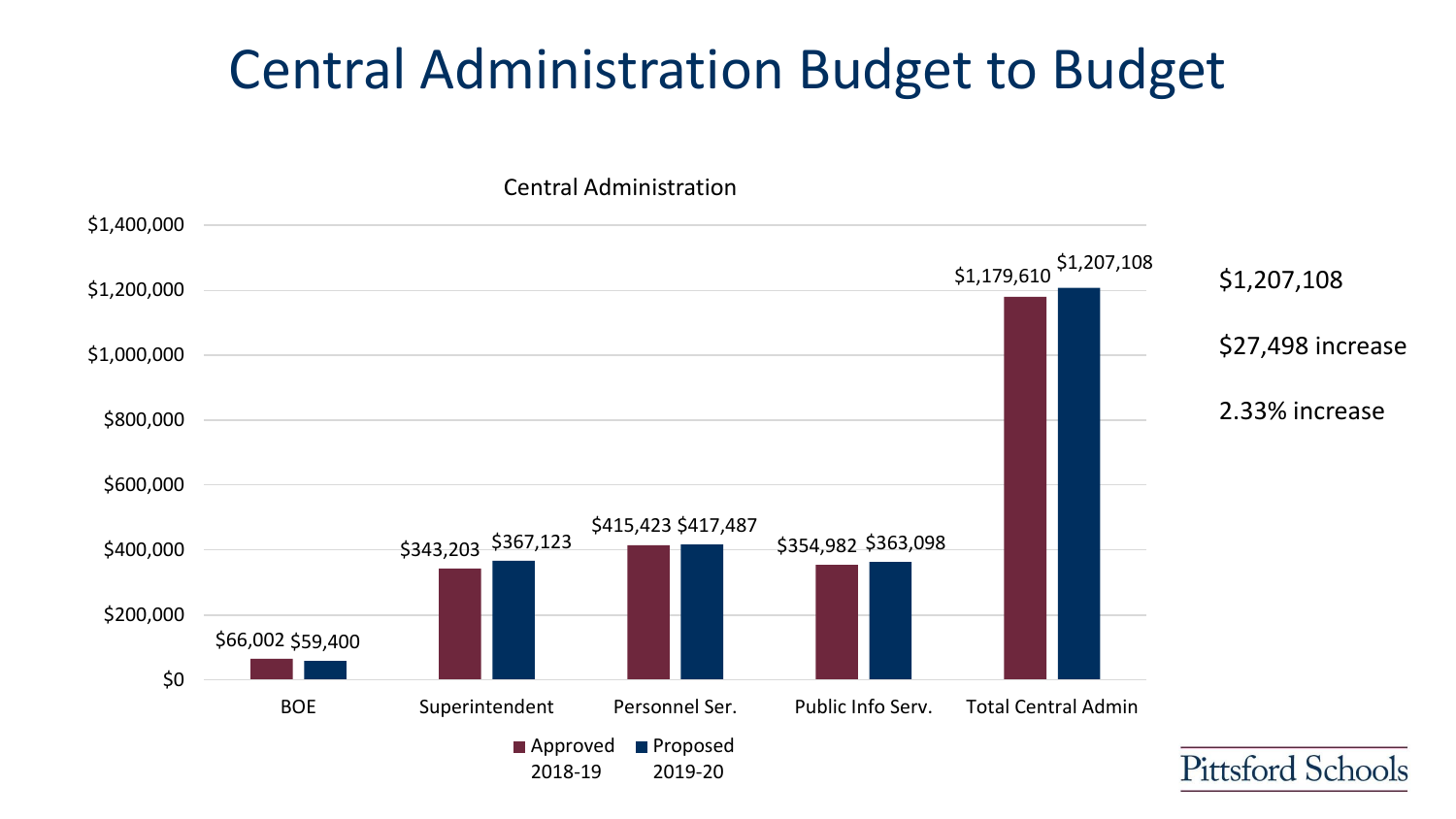#### Central Administration Staffing

|                                 |          | <b>Staffing - FTE</b> |        |
|---------------------------------|----------|-----------------------|--------|
|                                 | Approved | Proposed<br>2019-20   |        |
|                                 | 18-19    |                       | Change |
| <b>Board of Education Total</b> |          |                       |        |
|                                 |          |                       |        |
| <b>Superintendent Total</b>     | 3.0      | 3.0                   |        |
|                                 |          |                       |        |
| <b>Personnel Serv Total</b>     | 4.0      | 4.0                   |        |
|                                 |          |                       |        |
| <b>Public Info Serv Total</b>   | 3.25     | 3.25                  |        |
|                                 |          |                       |        |
| <b>Total Central Admin</b>      | 10.25    | 10.25                 |        |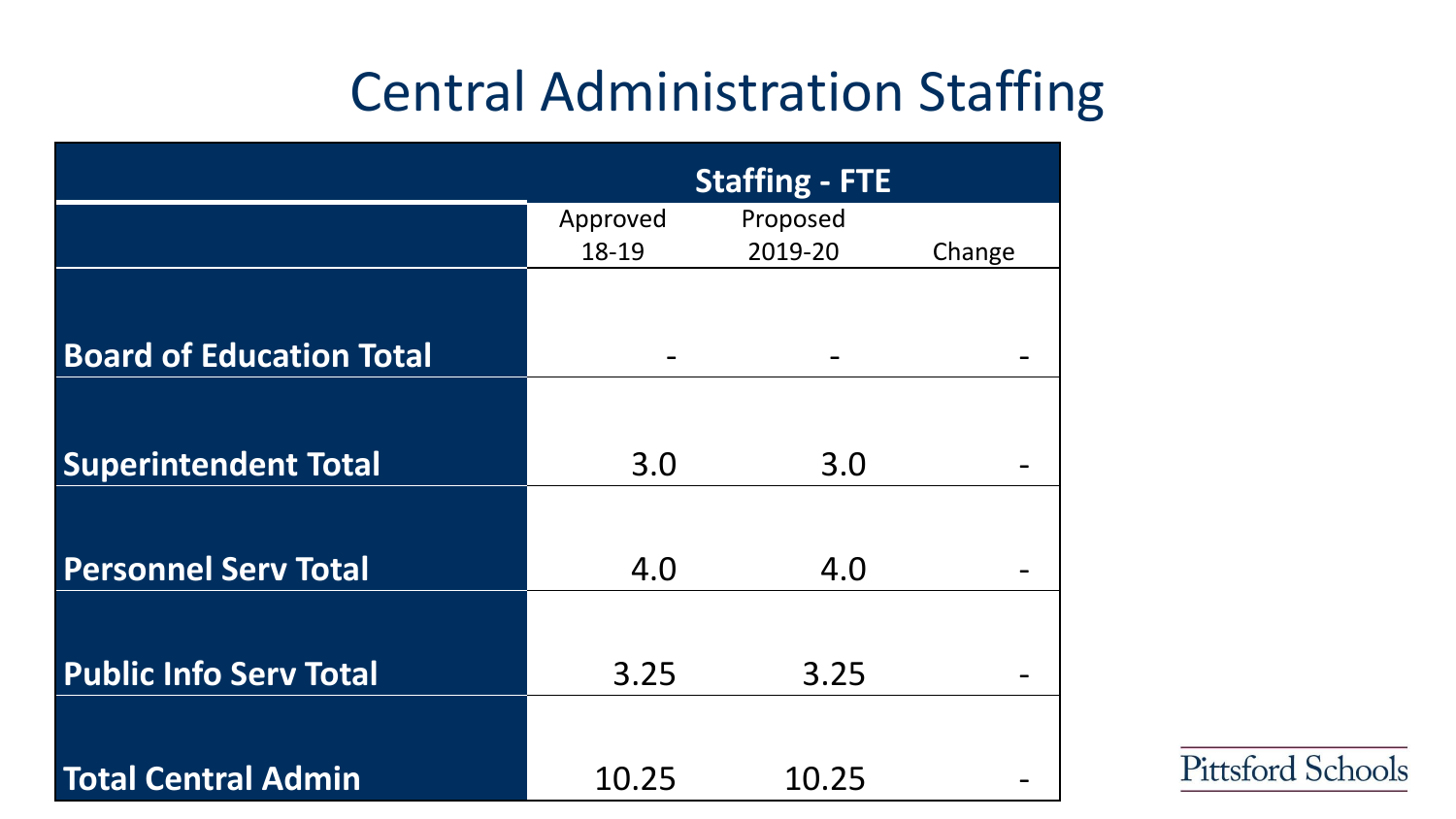### Board of Education



Professional Memberships NYSSBA and MCSBA Board Clerk Salary Ballots and Vote **Policy** Mission, Vision, Values Strategic Initiative Advocacy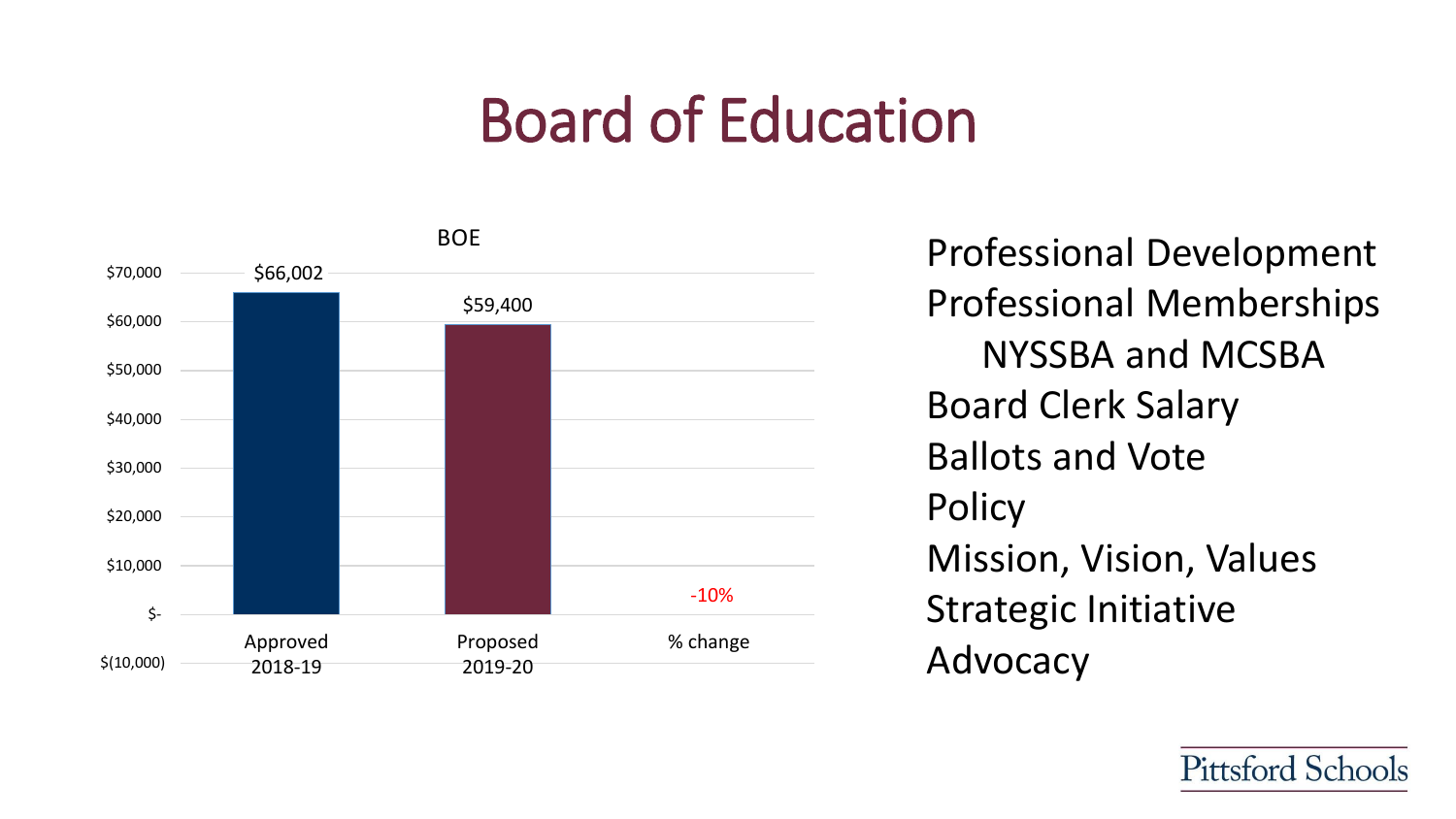#### Superintendent's Office

Staffing: 1.0 FTE Admin

2.0 FTE Admin Support/Clerical

Superintendent / Admin Support Salaries

- Execute the legally required duties of the Chief Executive Office
- Professional Development
- Advocacy
- Mission, Vision, Values
- Mandates
- Supervision / Evaluation

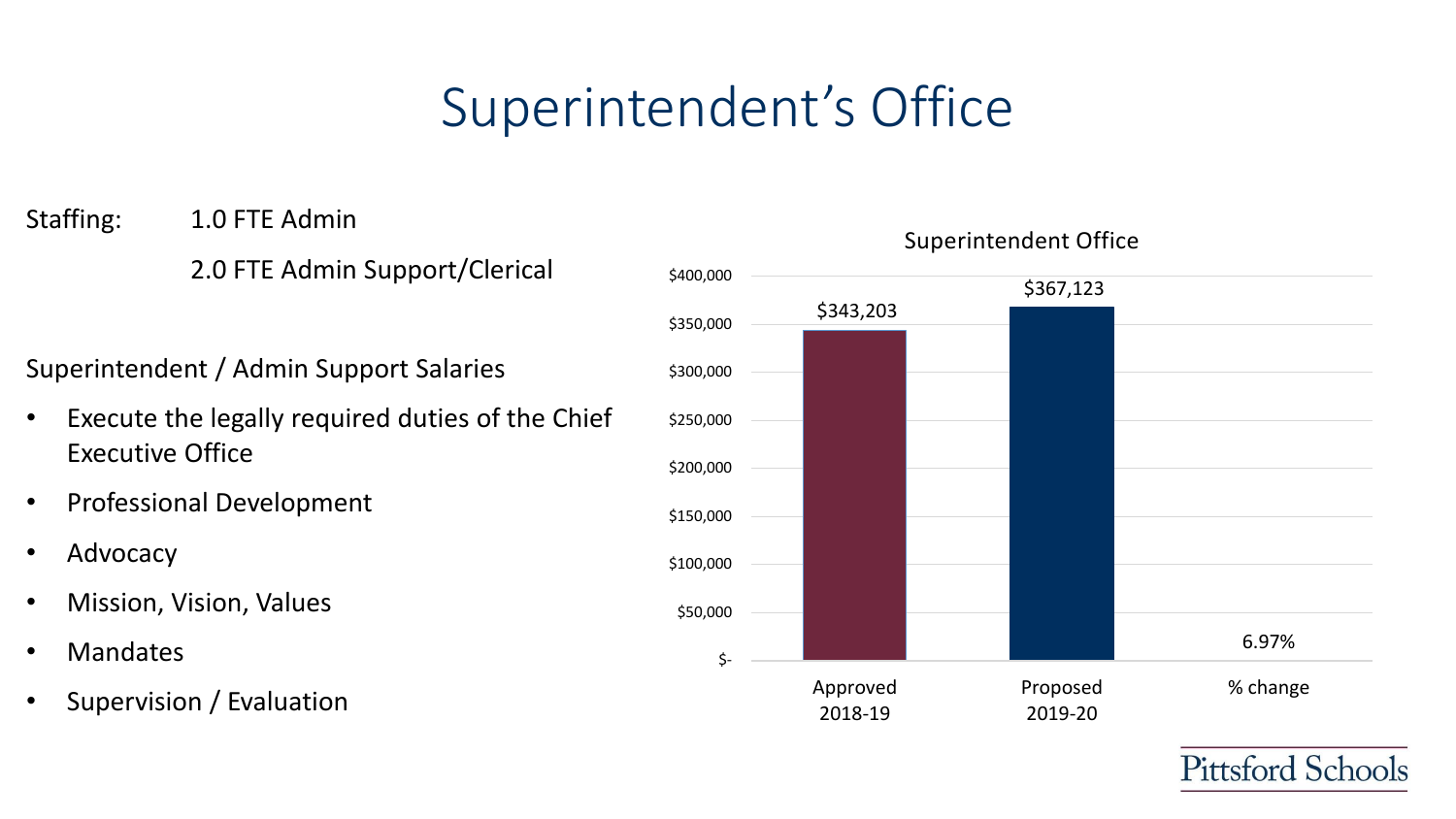### Personnel Services

- Staffing: 2.0 FTE Admin 2.0 FTE Admin Support/Clerical
- Re-assign budget code (Admin)
	- Non certified staff to Administrative
- New Admin. Induction
- DASA
- Hiring and Retention
- Contracts Administrator and Negotiations
- APPR
- Inclusivity Committee

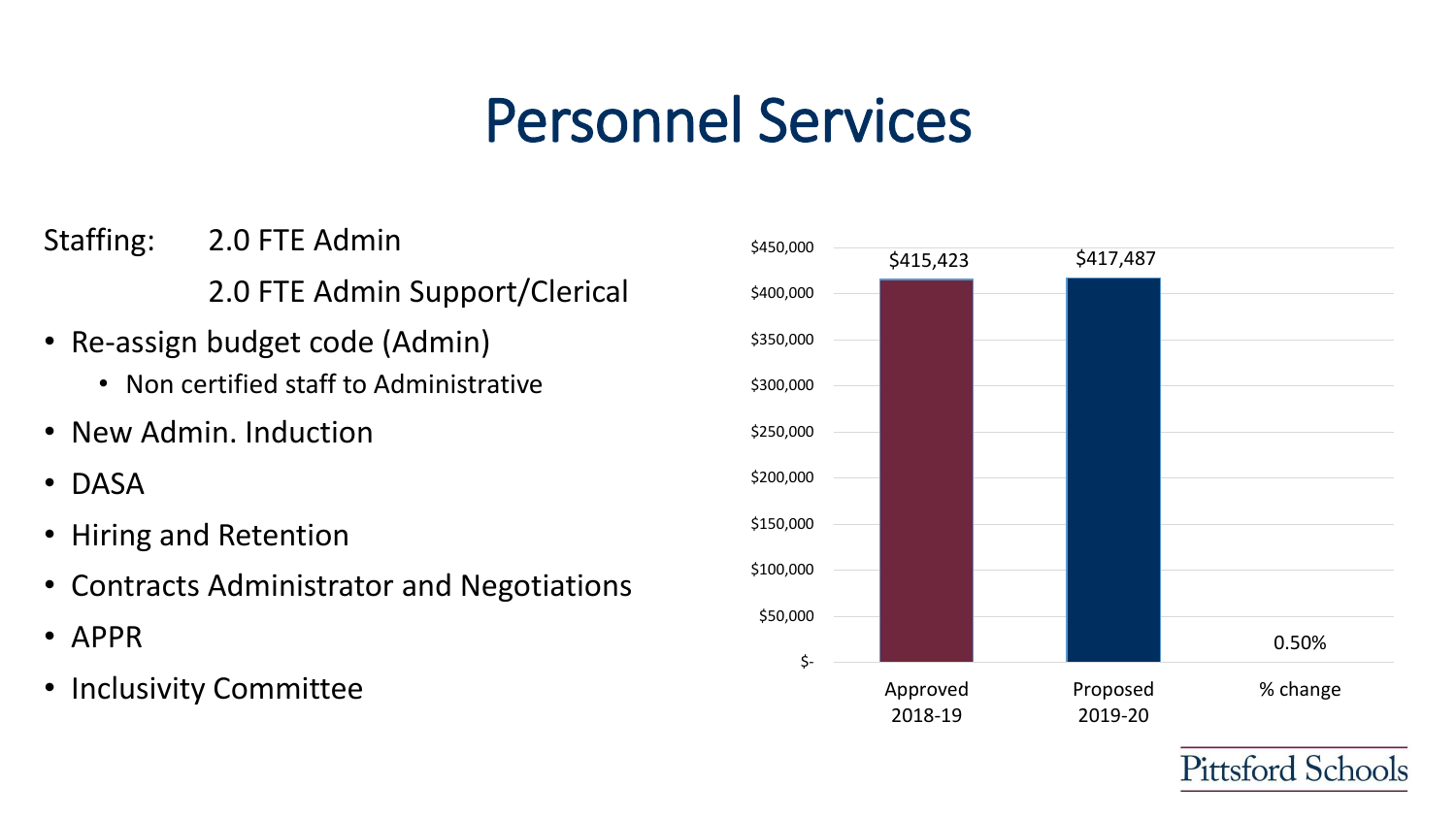### Public Information Office

Salaries benefits – 3.25 FTE BOCES - .5 FTE Newsletters / Brochures District Calendar Manage Website / Apps Social Media Manage Mass Notification System Media Inquiries Coordinate Public Communications